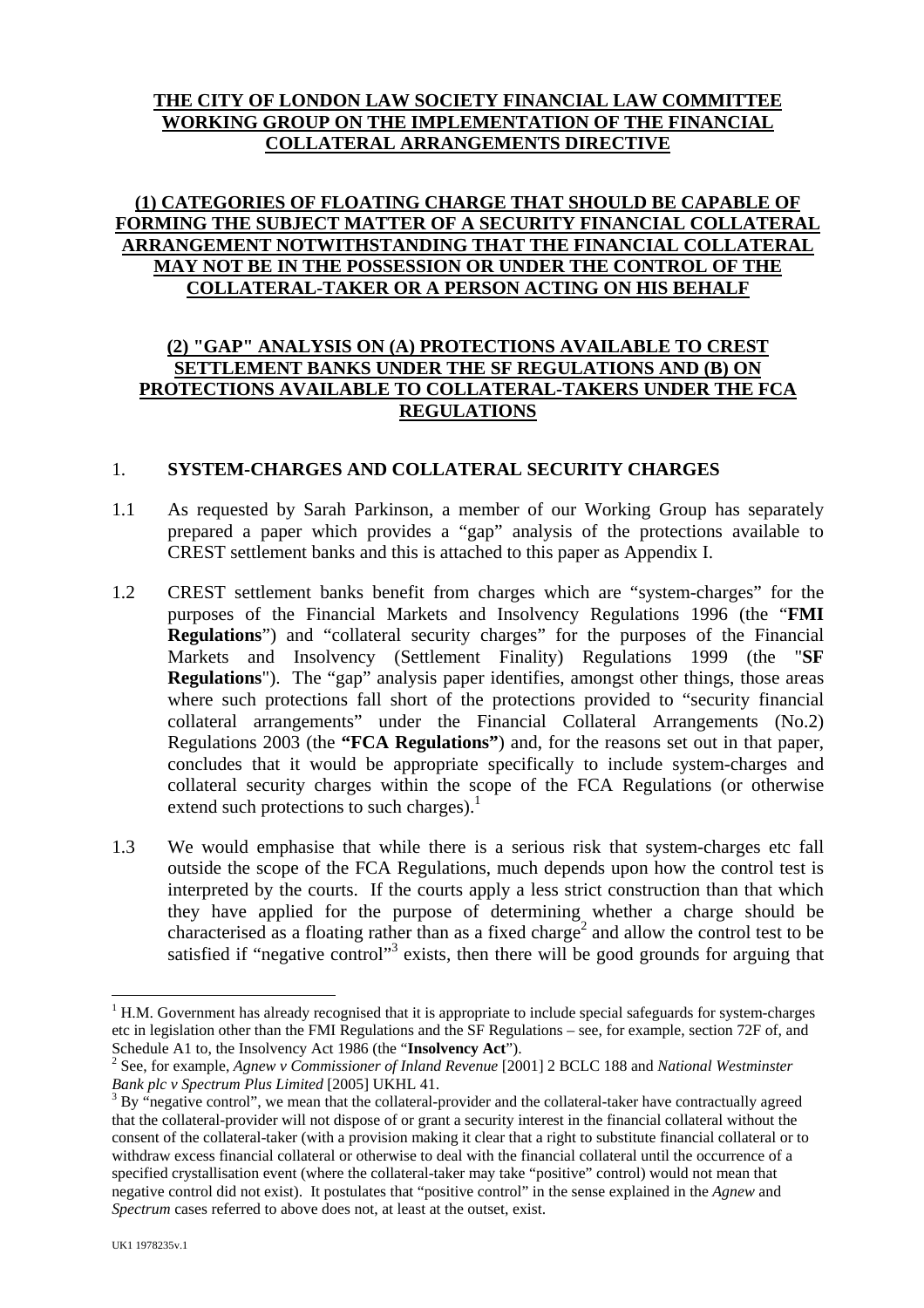system-charges etc are protected. However, given the level of legal uncertainty on this issue and the very large amounts at stake, it is in our view eminently sensible to clarify the position by stating expressly that system-charges etc are protected by the FCA Regulations.

- 1.4 On the basis of the analysis set out in the paper appearing as Appendix I and for the reasons given in it, we consider that it would be appropriate to bring such charges within the scope of the FCA Regulations. This is so even though, on a strict interpretation, the possession or control test imposed by the Financial Collateral Arrangements Directive<sup>[4](#page-1-0)</sup> (and therefore that imposed by the FCA Regulations) may not be satisfied. The fundamental aims of market stability, integrity and confidence suggest that this is just the sort of situation in which the Directive was intended to provide protection.
- 1.5 The "gap" paper focuses, of course, on the reasons for extending the protections afforded under the Directive and the FCA Regulations to those "collateral security charges" in favour of CREST settlement banks. However, the following payment and settlement systems have also been designated in the UK under the SF Regulations: LCH Clearnet, BACS, CHAPS and CLS. Where collateral security charges are taken for the purpose of securing rights and obligations arising in connection with these other designated systems, the systemic integrity and market efficiency considerations outlined in the "gap" paper (as applying to CREST charges) would apply equally to such other collateral security charges. In addition, collateral security charges are given to a central bank for the purpose of securing rights and obligations in connection with its operations in carrying out its functions as a central bank. Accordingly, all collateral security charges (including, but not limited to, such charges in favour of CREST settlement banks) should be brought specifically within the scope of the FCA Regulations (or otherwise have the relevant protections extended to them).

# 2. **MARKET CHARGES**

- 2.1 A "market charge" under Part VII of the 1989 Act is a fixed or floating charge granted in favour of a recognised investment exchange or recognised clearing house for the purpose of securing debts or liabilities arising in connection with the settlement or performance of market contracts. Examples of recognised investment exchanges are the London Stock Exchange and the London Metal Exchange and examples of recognised clearing houses are Euroclear UK & Ireland and LCH Clearnet.
- 2.2 Section 175 of the 1989 Act disapplies certain provisions of the general law of insolvency in so far as they would otherwise apply to market charges and section 174 of the 1989 Act allows for regulations to be made for further modifying the law of insolvency in relation to them.
- 2.3 Amongst the provisions of the general law of insolvency that are disapplied are the restriction that applies when a company is in administration on the enforcement of security over the company's property without the consent of the administrator or the permissionof the court<sup>5</sup> and the power of the administrator to deal with charged property<sup>[6](#page-1-2)</sup> as well as (in certain circumstances) the statutory avoidance of any

<span id="page-1-0"></span><sup>&</sup>lt;sup>4</sup> Directive 2002/47/EC of 6 June 2002 on financial collateral arrangements (the "**Directive**").

<span id="page-1-1"></span><sup>&</sup>lt;sup>5</sup> Paragraph 43(2) of Schedule B1 to the Insolvency Act 1986 (the "1986 Act").

<span id="page-1-2"></span> $6$  Paragraphs 70(1) and 71(1) of Schedule B1 to the 1986 Act.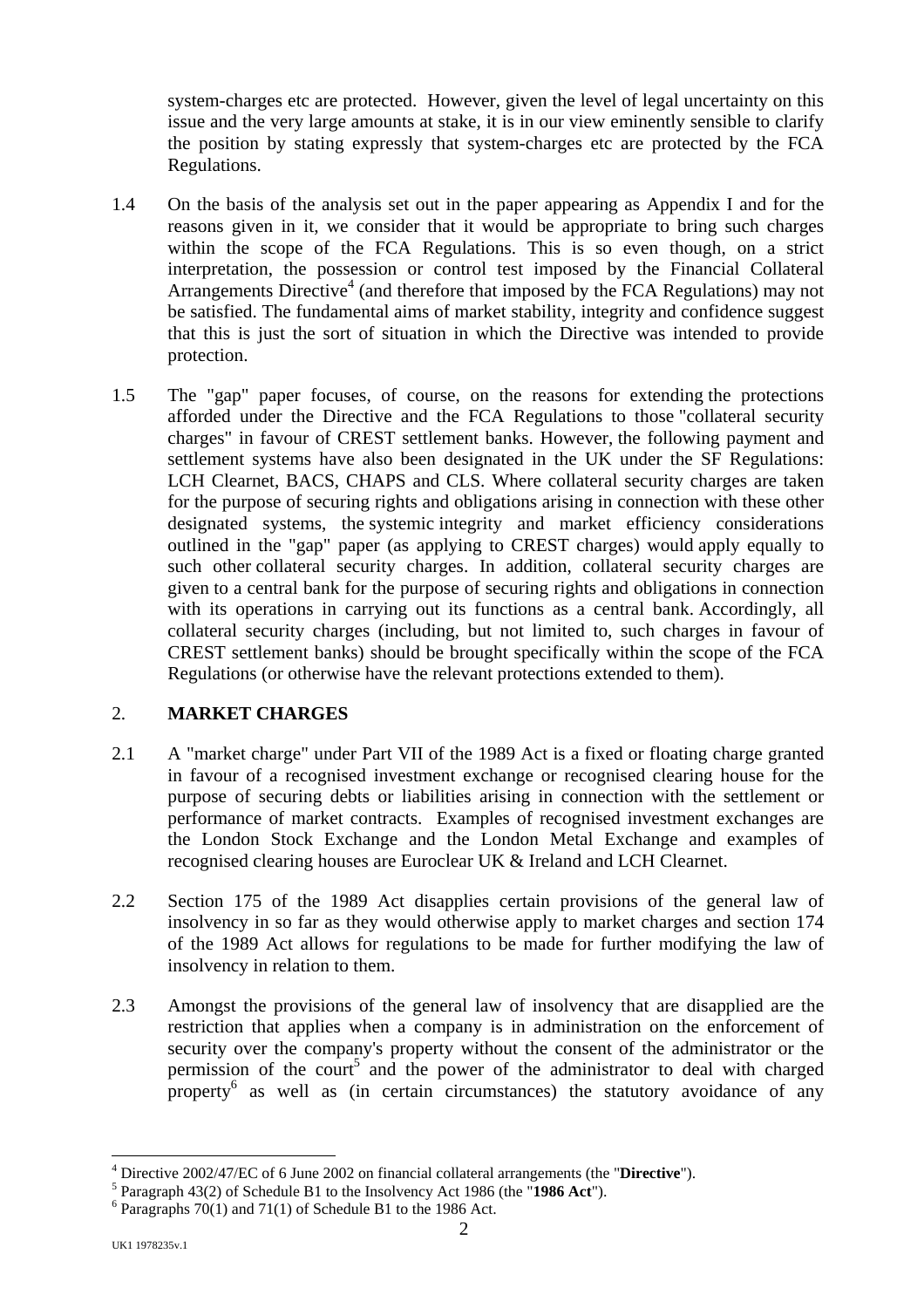disposition of property effected after the commencement of winding up.<sup>7</sup>

2.4 Again, it can be said that if it was thought appropriate in the interests of market stability and efficiency to exempt market charges from these provisions of insolvency law, it must also be appropriate to afford to them the benefit of the provisions of the Directive which allow security on financial collateral to be created and enforced with efficiency.

# 3. **WHOLESALE ARRANGEMENT**

- 3.1 In discussions with the Treasury and the Insolvency Service, it appeared to us that the Government would not wish to see the protections afforded by the Directive and the FCA Regulations made available to the holder of every floating charge over financial collateral regardless of whether the financial collateral could be said, on a strict interpretation, to be in the possession or under the control of the collateral-taker. The reason for this is thought to be that some of the protections facilitate the creation and enforcement of security over financial collateral at the expense or otherwise to the disadvantage of other creditors of the collateral-provider, and whereas these protections might be appropriate in some cases where (on a strict interpretation) there is no possession or control in the wholesale context, they are considered inappropriate where there is no such possession or control in a retail or consumer context. The provisions of the FCA Regulations that might be thought to be inappropriate where there is no such possession or control in a retail or consumer context include the disapplication of the requirement to register the security at the Companies Registry, $\frac{8}{3}$  $\frac{8}{3}$  $\frac{8}{3}$  the inability of the administrators to deal with the charged property and the disapplication of the restriction on enforcing the security without the consent of the administrator or the permission of the court,<sup>[9](#page-2-2)</sup> the avoidance of property dispositions effected after the commencement of the winding  $up,$ <sup>10</sup> the allocation of a prescribed part of the company's net property for unsecured creditors, $\frac{11}{1}$  the avoidance of floating charges created by an insolvent company<sup>12</sup> and the payment of preferential debts out of assets subject to a floating company and the payment of presenting the numerical that the FCA Regulations charge.<sup>13</sup> This Working Group has previously recommended that the FCA Regulations should disapply those provisions of the Insolvency Act 1986 that require the expenses of administration to be paid out of the proceeds of realisation of the financial collateral ahead of the claims of the collateral-taker, $14$  and, if this recommendation is accepted, the Government may well take the view that this provision also is inappropriate where there is no possession or control in the retail or consumer context.
- 3.2 If the protections afforded by the Directive and the FCA Regulations are to be made available in a wholesale context where (on a strict interpretation) there is no possession or control, the question that arises is how is "wholesale" to be defined. The suggestion has been made that there could be a "wholesale arrangement" exception based upon the capital markets exception to the general prohibition on the appointment of an administrative receiver.<sup>15</sup>

<span id="page-2-0"></span><sup>7</sup> Section 127 of the 1986 Act.

<span id="page-2-1"></span>Regulation 4(4) of the FCA Regulations.<br>Regulation 8 of the FCA Regulations..

<span id="page-2-2"></span>

<span id="page-2-3"></span>

<span id="page-2-4"></span>

<span id="page-2-5"></span>

<span id="page-2-7"></span><span id="page-2-6"></span>

<sup>&</sup>lt;sup>10</sup> Regulation 10(1)(a) of the FCA Regulations..<br><sup>11</sup> Regulation 10(3) of the FCA Regulations..<br><sup>12</sup> Regulation 10(5) of the FCA Regulations..<br><sup>13</sup> Regulation 10(6) of the FCA Regulations..<br><sup>14</sup> See the comments of the W

<span id="page-2-8"></span><sup>&</sup>lt;sup>15</sup> The prohibition is contained in section 72A of the 1986 Act and the exception is contained in section 72B of the Act.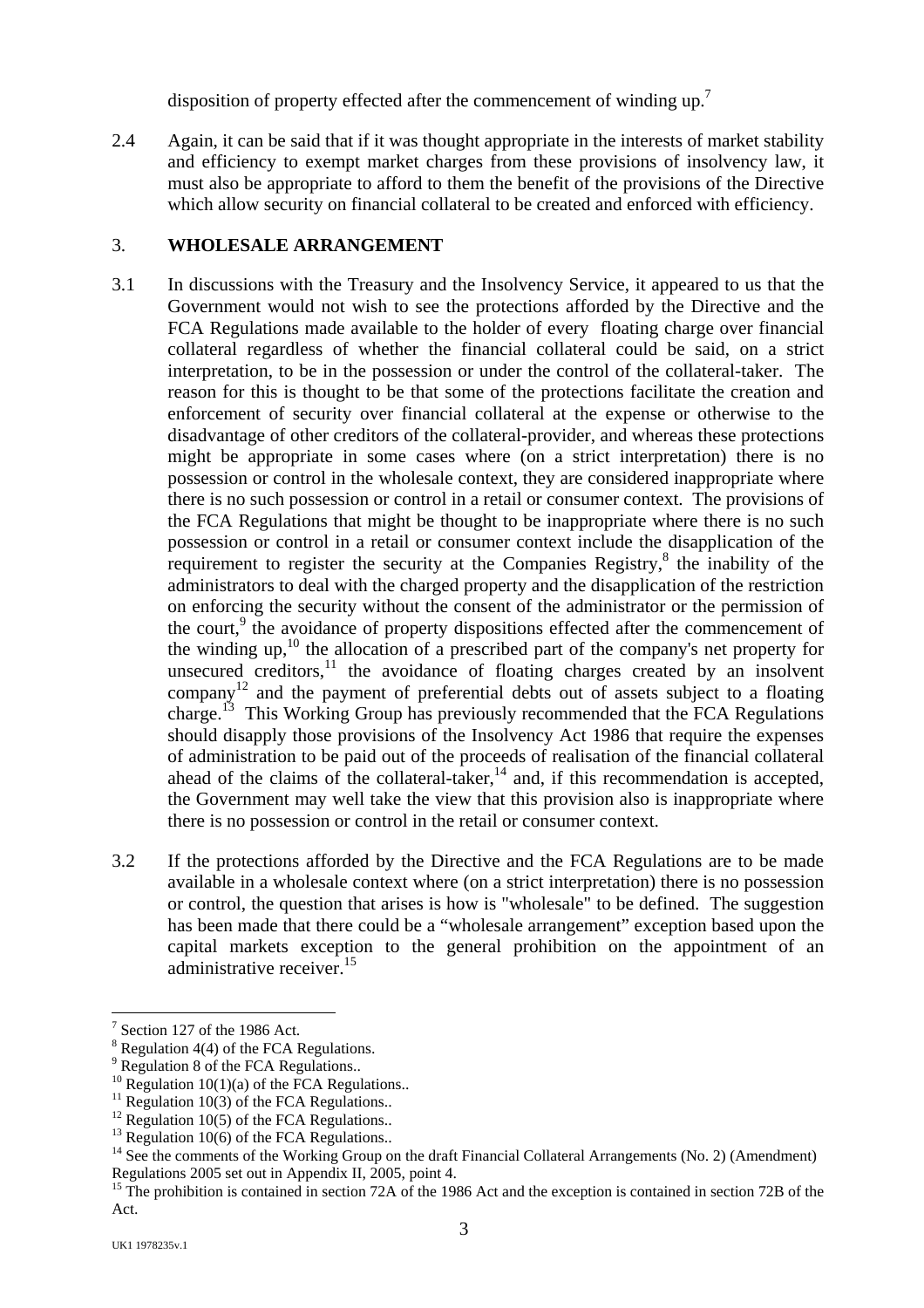- 3.3 The advantage of taking this exception as a starting point is that the exceptions to the general prohibition on the appointment of an administrative receiver were devised following extensive consultation with City practitioners, they are now familiar to financial institutions and practitioners and they have already been the subject of judicial scrutiny.<sup>16</sup> On the other hand, there is no logical connection between the commercial situations in which it might be appropriate to appoint as administrative receiver and those in which it might be appropriate to allow security to be created on financial collateral with the benefit of protections afforded by the Directive and the FCA Regulations in circumstances in which the collateral-taker may not have possession or control.
- 3.4 Our preference would not be to limit the protections to the very specific commercial situations in which an administrative receiver can be appointed (capital market arrangements, project finance, social landlords, protected railway companies etc) but rather to identify those elements which might be regarded as indicative of wholesale arrangements and to attempt to meld these elements together to form the basis of an exception that the Government and the European Commission would find acceptable. Although the capital market exemption is itself too narrow, we do think that it is a useful starting point for the new wholesale exception. In particular, it is helpful in identifying these sorts of arrangements where it is widely recognised that a floating charge over financial collateral is taken and, therefore, minimal fraud risk would be created by bringing them within the scope of the FCA Regulations (or similar protections) in the manner contemplated by Recital (10) of the Directive.
- 3.5 We would emphasise that we would not wish to see the protections afforded by the Directive and the FCA Regulations limited only to wholesale arrangements (or systemcharges, collateral security charges or market charges); where the financial collateral is (on any interpretation, strict or purposive) in the possession or under the control of the collateral-taker, the security would continue to be protected. However, the protections would apply even if the financial collateral were not (on a strict interpretation) in the possession or control of the collateral-taker in a situation in which the security was granted under an agreement which was or formed part of a wholesale arrangement.
- 3.6 The key elements of a wholesale arrangement might be:
	- the collateral-giver would be a "non-natural person" i.e. security granted by individuals would be excluded;
	- the security would be granted in pursuance of an agreement which was or which formed part of a wholesale arrangement under which a party incurred or, when the transaction was entered into was expected to incur, a debt of at least a specified sum;
	- the definition of a "wholesale arrangement" would be modelled on the definition of a "capital market arrangement" set out in Schedule 2A to the 1986 Act; and
	- the definition would embrace both security granted to or for the benefit of a party to the arrangement in connection with the issue of a capital market investment and also security granted to or for the benefit of a party to the arrangement in connection with the incurring of debt to a Qualifying Person.

<span id="page-3-0"></span><sup>16</sup> See, for example, *Feetum and others v Levy and others* [2005] EWCA Civ 1601, [2006] 2 BCLC 102.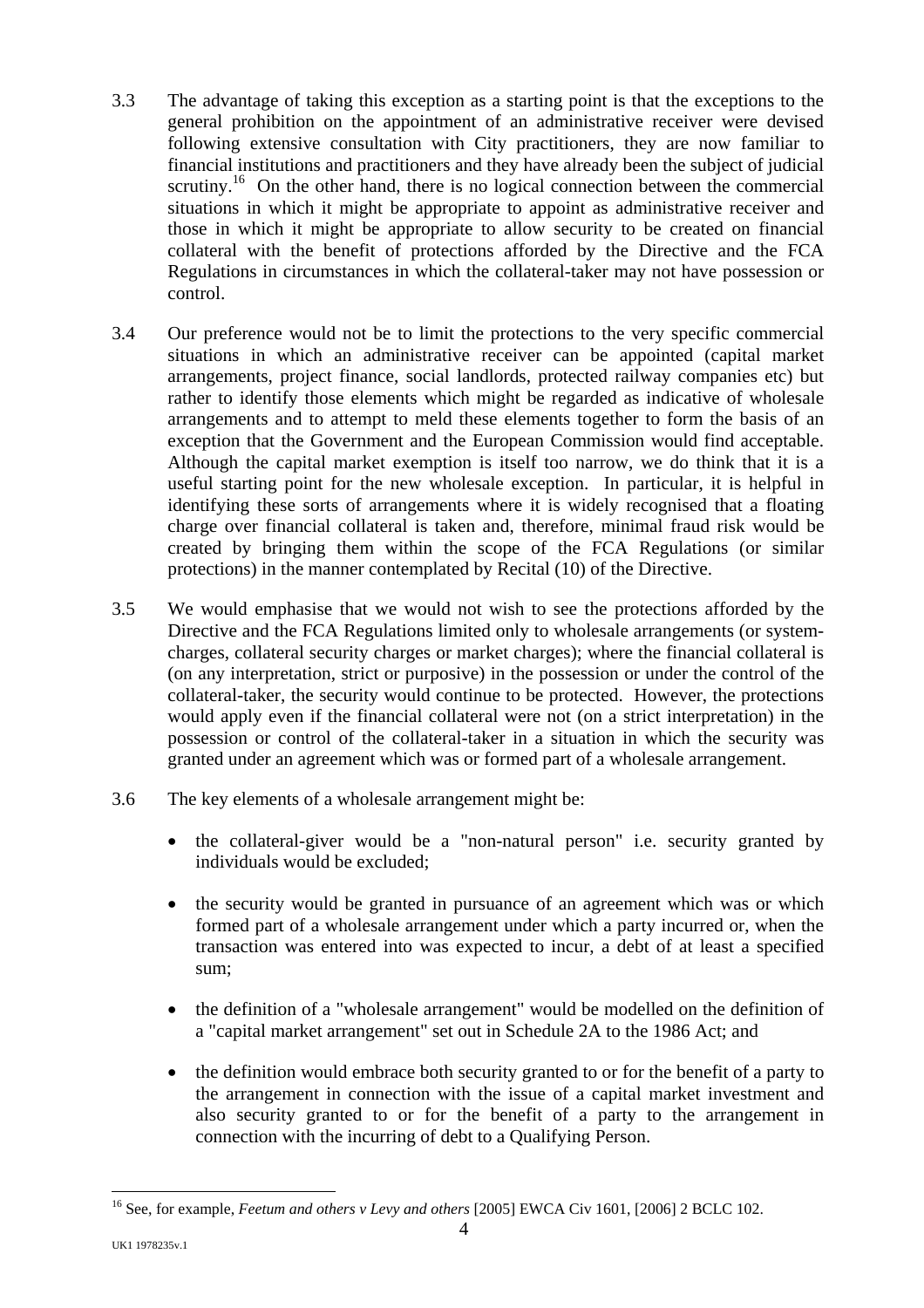- <span id="page-4-2"></span>3.7 Please note that we would not wish to limit the definition to a situation in which money was raised on the capital markets although the key elements identified above should be sufficient in most cases to ensure that the exception would apply in such a situation.
- 3.8 The specified sum would not necessarily be the same sum as applies to the capital market exception.<sup>17</sup> "Qualifying Person" might be defined as either a person described in Article 1.2 of the Directive or a special purpose vehicle. The definitions and guides to interpretation set out in Schedule 2A should be included with the new definition of "wholesale arrangement".
- 3.9 We would be happy to submit draft wording for the exception if this would assist, but we would wish to know that HM Treasury agree in broad terms with what we propose should be the key elements to the exception.

### 4. **GAP ANALYSIS IN RELATION TO THE FCA REGULATIONS**

4.1 We attach as Appendix II a paper that we sent to HM Treasury in August 2005 commenting on the draft Financial Collateral Arrangements (No. 2) Amendment Regulations 2005 which had been informally circulated by HM Treasury to interested parties. This coupled with the amendments that were included in the draft itself (also included within Appendix II) should serve as a "gap" analysis in relation to the FCA Regulations in their current form.

#### 5. **IMPLEMENTATION**

- 5.1 We have considered whether it might be possible to introduce the required changes (at least in relation to system-charges and market charges) under the delegated powers contained in section 174 of the Companies Act 1989, but we have dismissed this possibility as the scope of the powers is too narrow for this purpose.
- 5.2 It will be a matter for HM Treasury to determine whether it has *vires* under section 2(2) of the European Communities Act 1972 to bring system-charges, collateral security charges and market charges and wholesale arrangements within the scope of the FCA Regulations. HM Treasury should, however, be aware that there is real concern that, if section 2(2) were to be relied upon, there would be likely to be a challenge in the courts and therefore an amendment to the FCA Regulations based upon powers conferred by section 2(2) would be unlikely to provide the confidence that the market requires. If HM Treasury determine that they do not have the necessary *vires*, or that an amendment based on section 2(2) would not give confidence to the market, we would suggest that, in view of the systemic importance of such charges to the UK's financial markets, the protections which have been identified (and which are not currently made available) should be extended either through primary legislation or by a suitable amendment to the Directive itself. If Member States were permitted by the Directive to allow security interests to receive the protections afforded by the Directive without satisfying the possession or control requirement (for example, in circumstances in which they considered that it would be in the interests of market stability and efficiency), the powers conferred by the 1972 Act would in our view be sufficient to allow the exemptions to be granted without the need for primary legislation.<sup>18</sup> As a result of the recent consultation exercise<sup>19</sup>, it may be possible to persuade the European

<span id="page-4-0"></span><sup>&</sup>lt;sup>17</sup> Currently £50 million: see section 72B of the 1986 Act.

<span id="page-4-1"></span><sup>&</sup>lt;sup>18</sup> See *Oakley Inc. v Animal Limited and others* [2005] EWHC 210 (Ch) and [2006] Ch 337 (CA).

<sup>&</sup>lt;sup>19</sup> The European Commission asked Member States, the ECB and the EEA States at the beginning of 2006 to reply to a questionnaire regarding the implementation and application of the Directive. A less extensive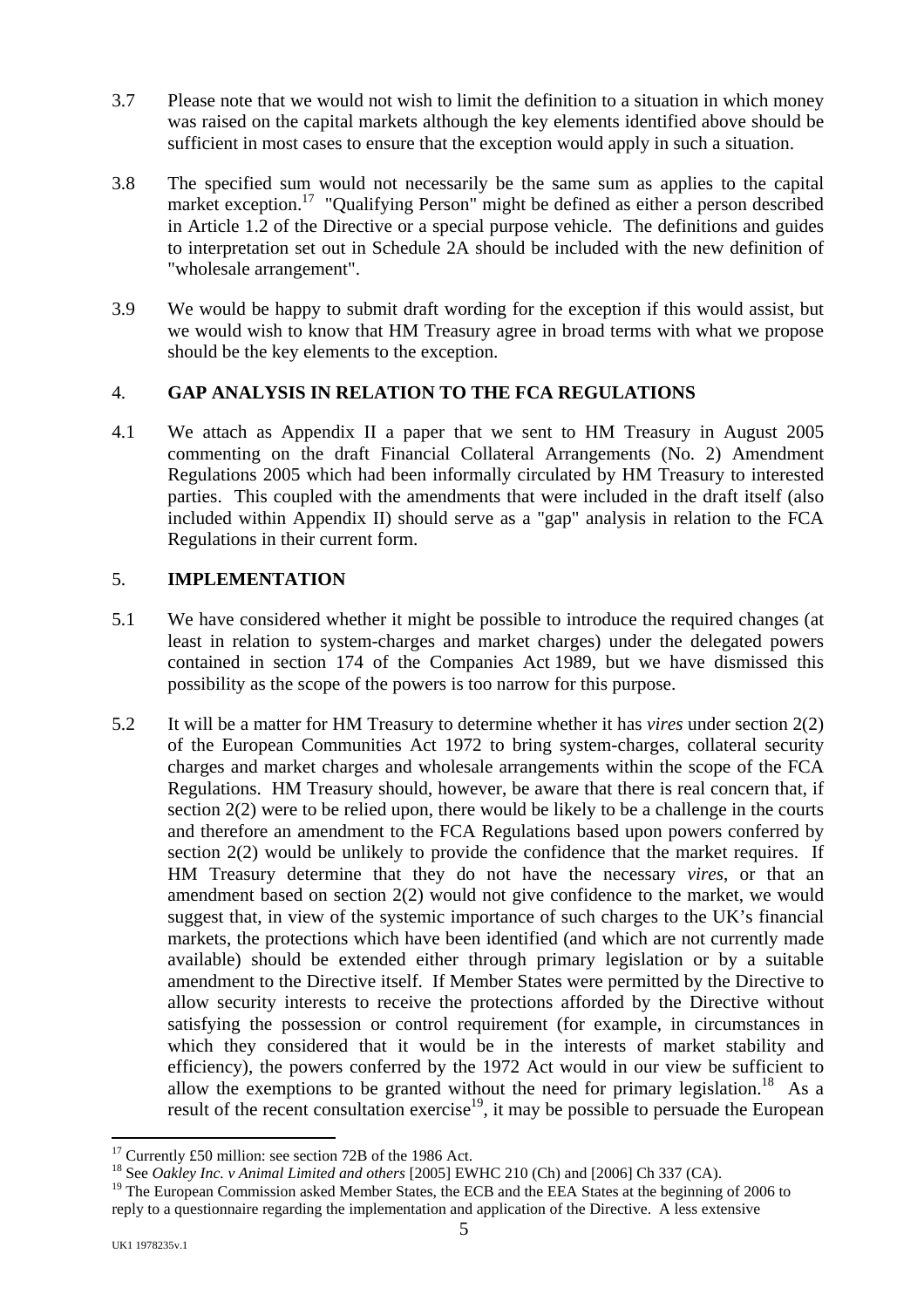Commission that the Directive should be amended so as to relax the possession or control test in circumstances in which it would be in the interests of market stability and efficiency to do so.

- 5.3 We are aware that the European Commission is considering whether it might be possible to introduce an amendments to the Directive which would define "control" on a similar basis to that envisaged in the draft UNIDROIT Convention on Substantive Rules Regarding Intermediated Securities.<sup>20</sup> Whilst we would very much welcome such an amendment to the Directive, we consider that, if there is likely to be much further delay in finalising the wording of the Convention and thus any amendment to the Directive, HM Treasury should seek at the earliest opportunity to deal with the exclusion of system-charges, collateral security charges and market charges and also wholesale arrangements (ideally) by primary legislation without waiting for the wording to be finalised.
- 5.4 One of the "gaps" identified in our paper of August 2005 (see Appendix II, paragraph 4) in relation to the FCA Regulations was the failure to disapply certain provisions of the Insolvency Act that allowed the remuneration and expenses of the administrator and certain preferential debts to rank ahead of the claims of the holder of a security financial collateral arrangement which was expressed to be, or which was recharacterised as, a floating charge. Now that such priority is also to be afforded to the expenses of winding up,<sup>21</sup> a further disapplication is required. Again, this is likely to require either an amendment to the Directive (followed by regulations made by HM Treasury under section 2(2) of the 1972 Act) or primary legislation.<sup>[22](#page-5-2)</sup>
- 5.5 It almost goes without saying that, if any of these changes are introduced by primary legislation, the opportunity should be taken to confirm the power of HM Treasury to make regulations allowing the benefits of the Directive to be conferred upon "nonnatural persons" who enter into financial collateral arrangements even in circumstances in which one of the parties to the arrangements is not an institution as defined in points (a) to (d) of Article 1.2 of the Directive.

#### 6. **THE WAY FORWARD**

6.1 We would be very happy to attend a further meeting with HM Treasury to discuss the foregoing and to submit draft wording for the wholesale arrangement exception assuming the key elements to the exception are agreed.

27 September 2007.

questionnaire was also created for the private sector. On 20 December 2006, the Commission issued its Evaluation Report. The ECB also published in June 2007 a legal booklet containing a commentary on the Directive (as well as other directives) and a list of implementing measures in each Member State.<br><sup>20</sup> The draft adopted by the 4th Session of the Committee of Governmental Experts on 21-25 May 2007 was

<span id="page-5-0"></span>published in July 2007. The definition of "control agreement" and the proposed Articles 10(6) and 34 provide a

<span id="page-5-1"></span>sensible basis for defining "control" that could be used in the Directive.<br><sup>21</sup> Section 176ZA Insolvency Act as inserted by section 1282(1) Companies Act 2006, as from a day to be appointed.<br><sup>22</sup> The possibility of among

<span id="page-5-2"></span>The possibility of amending the legislation by an order under Part 1 of the Legislative and Regulatory Reform Act 2006 should also be considered.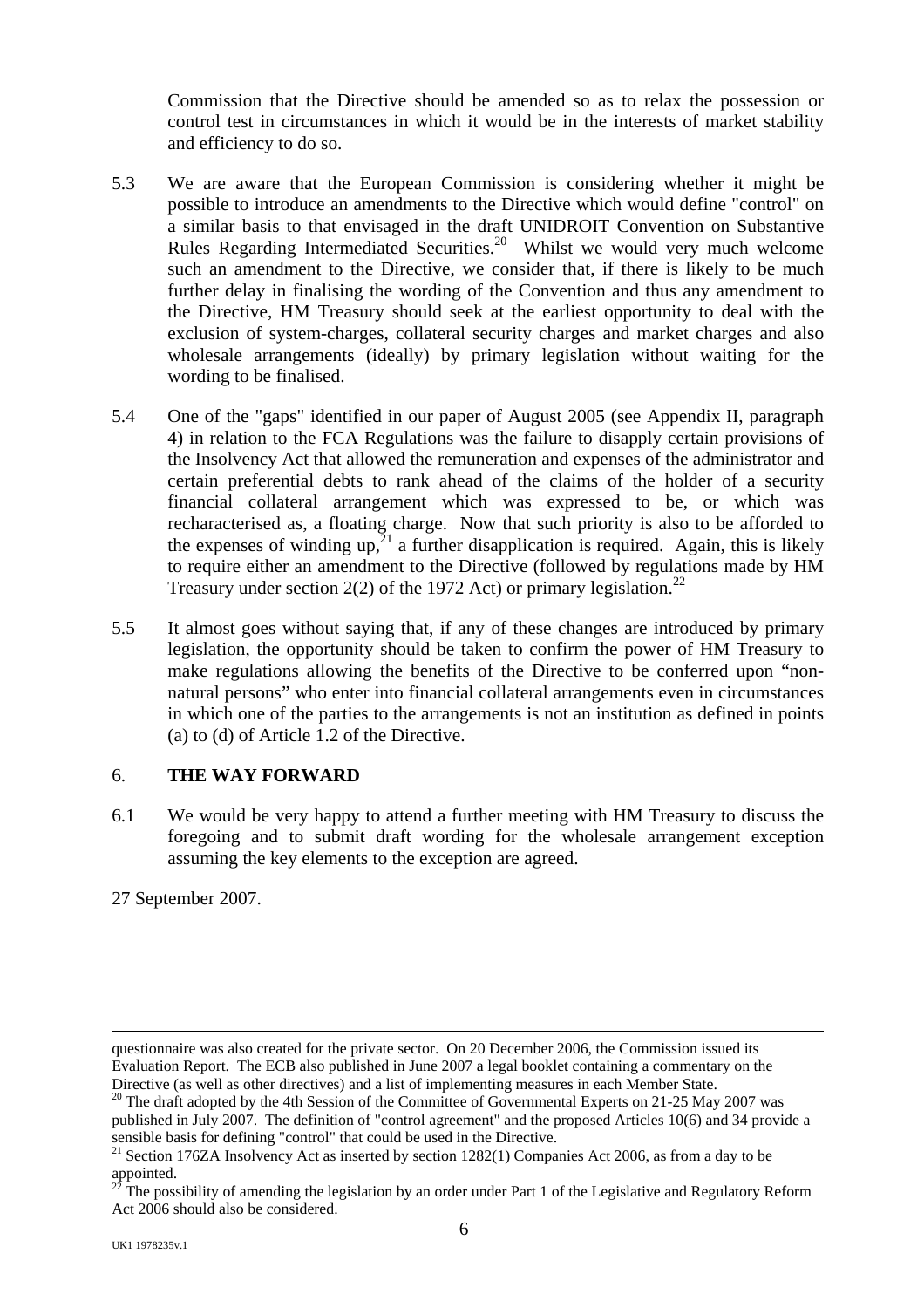# **APPENDIX I**

### **"GAP" ANALYSIS FOR CREST SETTLEMENT BANKS**

#### *A. Background*

- 1. CREST is the securities settlement system for dematerialised UK, Irish and international equities, public sector securities and money market instruments. CREST is operated by Euroclear UK & Ireland Limited (**"EUI"**), formerly known as CRESTCo Limited. EUI is itself a recognised clearing house under the Financial Services and Markets Act 2000; an operator of a "relevant system" under the Uncertificated Securities Regulations 2001 (and equivalent regulations in Ireland); and operator of "designated systems" under the Settlement Finality Directive (the **"SFD"**).
- 2. Transactions settle in CREST on a Delivery-versus-Payment (DvP) basis. Payments approaching £750 billion are made each day through the system<sup>23</sup>. Such payments are only possible as a result of the credit and liquidity facilities which are provided to CREST participants by CREST settlement banks (consisting of leading UK, European and US financial institutions). Each CREST settlement bank will incur an exposure to its CREST participant-customer in relation to CREST payments that the bank makes for the account of the participant. The exposure arises because, under the inter-bank payment arrangements that support settlement, a settlement bank incurs an obligation as principal to effect payment at the moment of CREST settlement (for the account of its customer), but it will not seek reimbursement from the CREST participant until the end of the settlement day or at a later time. This obligation of reimbursement is usually secured by a floating charge taken by the CREST settlement bank over the participantcustomer's (or its nominee's) CREST securities.
- 3. The importance of the functions performed by CREST settlement banks, and the need to provide appropriate protections for their security against the adverse effects of an intervening insolvency of the participant-customer, were first recognised by the FMI Regulations. The FMI Regulations give certain limited protections to such charges, as "system-charges", by applying Part VII of the Companies Act 1989 to them – the principal effect of which is to disapply the administration moratorium; the administrator's and administrative receiver's powers to dispose of charged property; the receiver's vacation of office and certain related matters in relation to system-charges (subject to certain temporal and other limitations).
- 4. Subsequently, the SF Regulations, which implemented the SFD in the UK, provided certain further protections to a settlement bank's charge (qualifying as a "collateral security charge") from the adverse effects of the insolvency of a CREST participant. The principal relevant aims of the SFD are:
	- (1) to reduce the risks associated with participation in securities settlement systems, in particular where there is a close link between such systems and payment systems (Recital (2));
	- (2) to contribute to the efficient and cost-effective operation of cross-border payment and securities settlement systems in the EU (Recital (3));

<span id="page-6-0"></span><sup>&</sup>lt;sup>23</sup> CREST Newsletter Issue No. 124, July 2007.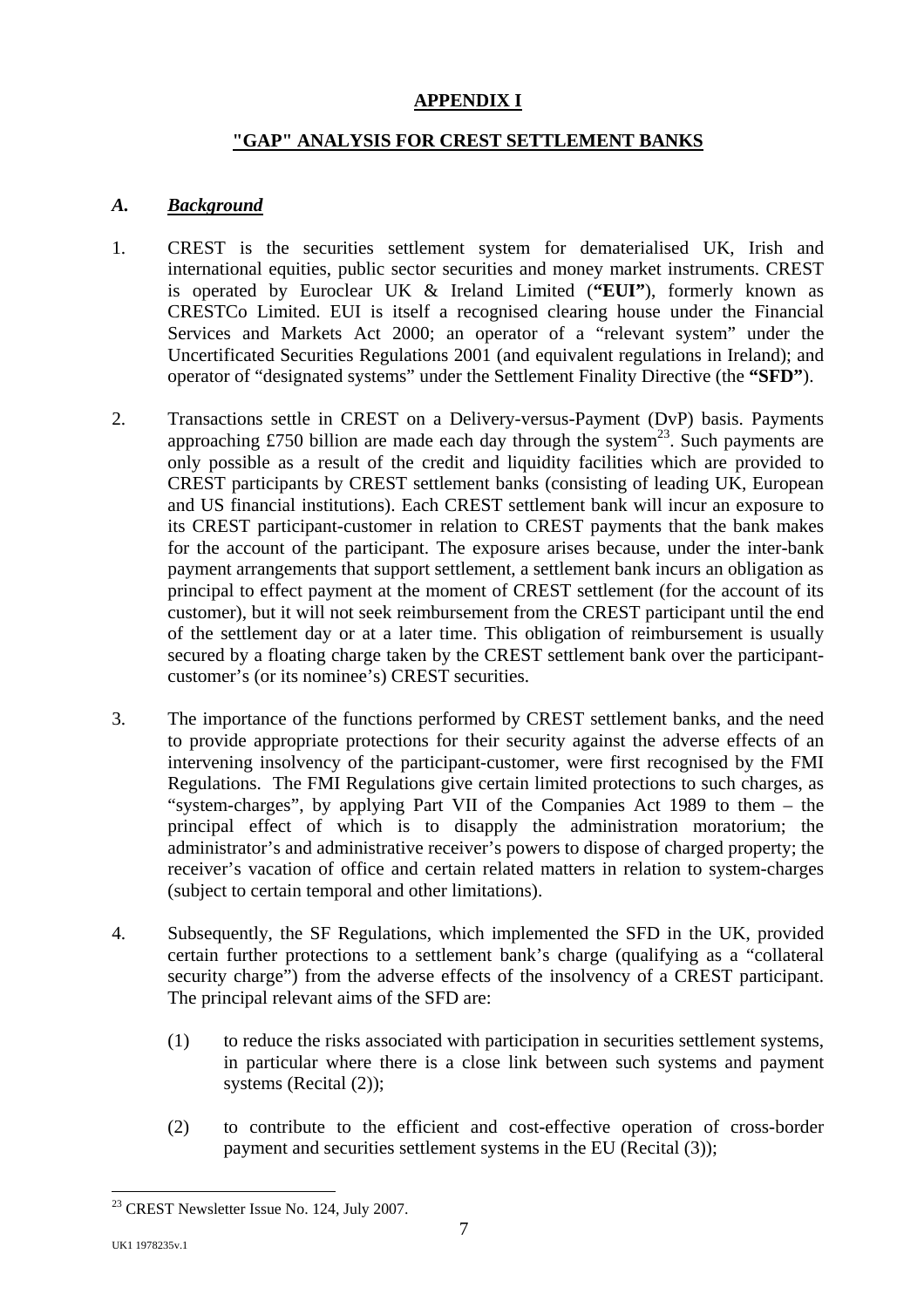- (3) to minimize the disruption to a system caused by insolvency proceedings against a participant (Recital (4));
- (4) to reduce systemic risk by allowing for the enforceability of collateral security (Recital (9)); and
- (5) to insulate collateral security from the effects of insolvency law applicable to the insolvent participant (Recital (18)).
- 5. Article 9(1) of the SFD provides that collateral security should not be affected by insolvency proceedings against a participant and that such collateral security may be realised for the satisfaction of a participant's (i.e. in the CREST context, a settlement bank's) rights against it.
- 6. The SF Regulations implement the principal relevant aims of the SFD and Article 9(1) in relation to collateral security charges (in favour of CREST settlement banks) through:
	- (1) regulations  $14(1)(d)$ , (5) and (6) which protect a contract for realising collateral security from the general distributional principle of insolvency law and, in particular, give priority to the settlement bank's claim over:
		- the expenses of a winding-up;
		- the expenses and remuneration of an administrator; and
		- preferential debts in a winding-up,

*but note that as it appears that regulations 14(5) and (6) are intended to be read together and that paragraph (6) is only intended to apply in the circumstances mentioned in paragraph (5), a settlement bank's claim will only be paid out of the proceeds of its security in priority to the chargor's preferential claims and administration expenses if the chargor has first gone into administration – which is a highly unsatisfactory result as a settlement bank would almost certainly wish to enforce its security before the commencement of an administration;* 

- (2) regulation  $14(2)(c)$  which prevents an insolvency office-holder from exercising his powers under the Insolvency Act 1986 to prevent or interfere with enforcement action under a collateral security charge:
- (3) regulation 16(1) which disapplies those provisions of the IA 1986 that allow a liquidator to disclaim onerous contracts and a court to rescind contracts in relation to a contract for the purpose of realising collateral security;
- (4) regulation 16(3) which disapplies section 127 of the IA 1986 (avoidance of property dispositions effected after commencement of winding-up) to the provision of collateral security and any contract for realising collateral security (or any disposition of property in pursuance of such a contract);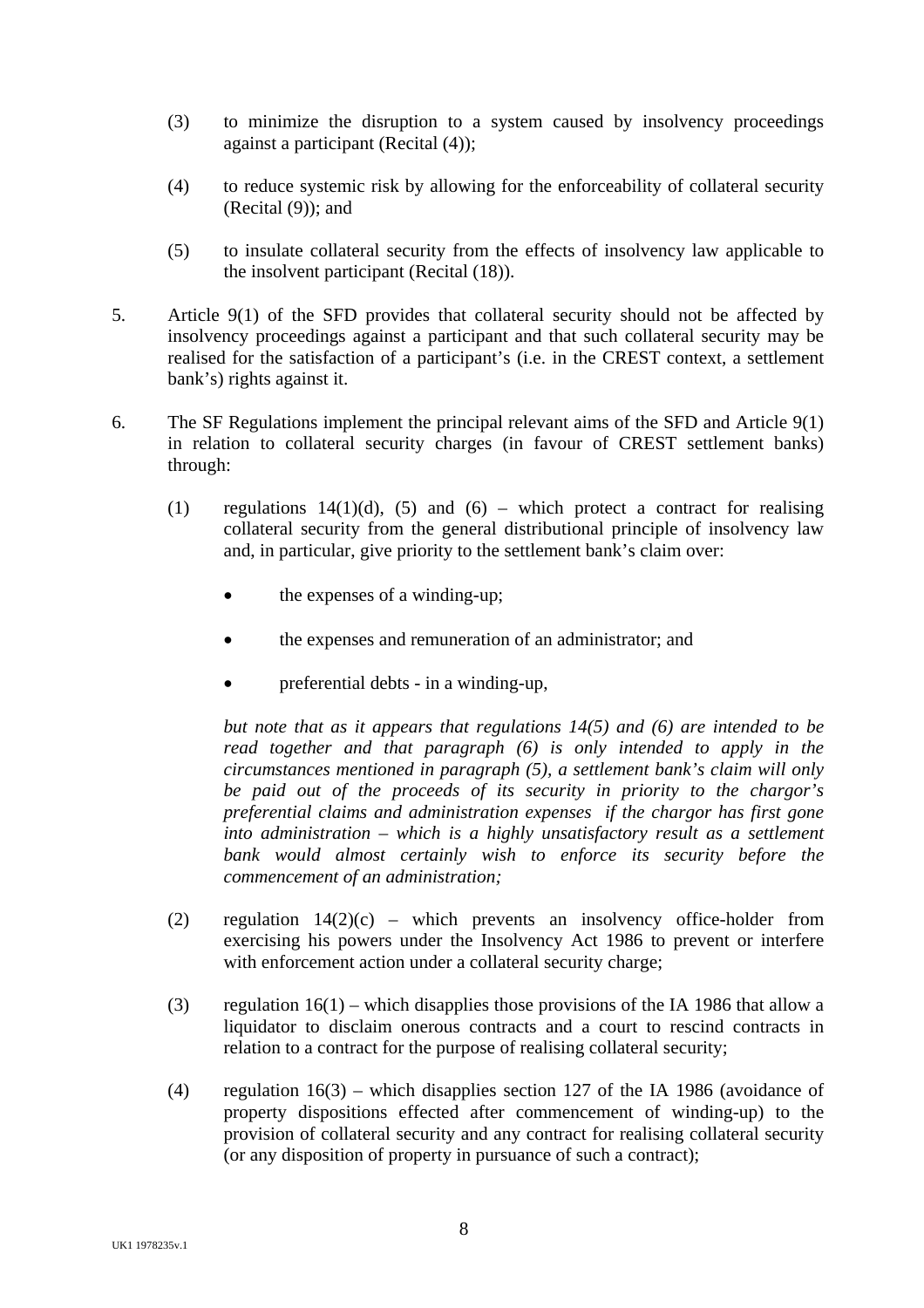- (5) regulation  $17(1)$  which prevents an order being made under sections 238 (transaction at an undervalue), 239 (preferences) or 423 (transactions defrauding creditors) IA 1986 in relation to the provision of collateral security and any contract for realising collateral security (or any disposition of property in pursuance of such a contract);
- (6) regulation 19 which disapplies the moratorium and related provisions under the administration regime in relation to a collateral security charge; and which disapplies section 127 of the IA 1986 in relation to a disposition of property as a result of which the property becomes subject to a collateral security charge.
- 7. The FCA Regulations, which implement the Directive in the UK, provide certain additional protections and other benefits to "security financial collateral arrangements". As HM Treasury is aware, there is considerable doubt in the financial markets as to the application of the FCA Regulations to floating charges - including system-charges and collateral security charges granted in favour of CREST settlement banks. As a result, there is a serious risk that, at least prior to crystallisation, such system-charges and collateral security charges do not benefit from the provisions of the FCA Regulations. Even if this view is subsequently found to be incorrect, the wide-spread legal uncertainty in the market on this point has undermined market confidence in relying on the FCA Regulations in relation to floating charges (including system-charges and collateral security charges).
- 8. The consequence is that, whether in fact or as a matter of perception, there is a serious risk that certain protections afforded to qualifying "security financial collateral arrangements" under the FCA Regulations do not extend to system-charges and collateral security charges. This is a counter-intuitive result and potentially undermines the principal aims of the Directive (which itself must be considered in the context of the framework established by the SFD). The irrationality of this result can be underscored when it is borne in mind that the principal aims of the Directive include:
	- (1) to build upon the framework established by the SFD so as to limit systemic risk inherent in payment and securities settlement systems and provide common rules in relation to collateral constituted to such systems (Recitals (1) and (3));
	- (2) to contribute to the integration and cost-efficiency of the financial market as well as to the financial stability of the financial system in the EU (Recital (3));
	- (3) to disapply provisions of insolvency law that inhibit the effective realisation of financial collateral or cast doubt on the validity of current techniques (such as provision of top-up collateral and substitution of collateral) (Recitals (5) and  $(16)$ ;
	- (4) to limit the administrative burdens relating to perfection of financial collateral (Recitals  $(9)$  and  $(10)$ ) – but there must be an appropriate balance between market efficiency and the risk of fraud (Rectal 10)); and
	- (5) to provide for rapid and non-formalistic enforcement procedures in order to safeguard financial stability and limit contagion effects in the case of a default of a party (Recital (17)).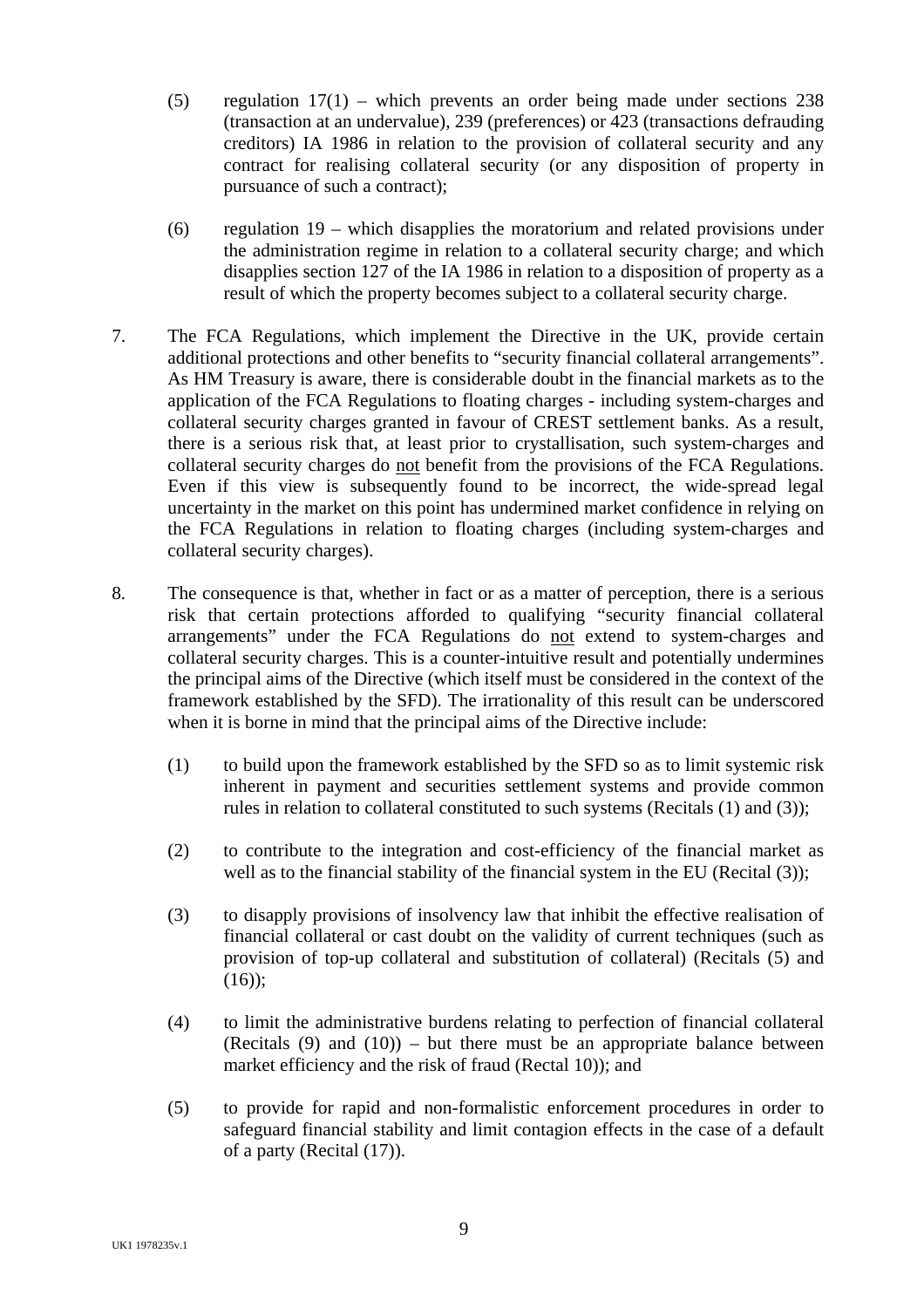- 9. These aims are substantially similar, and must be considered in the context of, the aims of the SFD outlined in paragraph 4 above. It follows, we believe, that where HM Treasury has concluded that:
	- (1) whether in its current implementation of the Directive or in its prospective amendments to the FCA Regulations to ensure the aims of the Directive are fully implemented in the UK, certain protections should be afforded to "security financial collateral arrangements"; and
	- (2) the appropriate balance between market efficiency and risk of fraud would not be upset by extending those separate and additional protections to systemcharges (under the FMI Regulations) and collateral security charges (under the SF Regulations),

then those protections should be so extended.

10. We would suggest that, as it is well recognised that market stability and systemic integrity are supported by the provision of system-charges and collateral security charges in favour of CREST settlement banks, there would be minimal fraud risk (in the manner contemplated by Recital (10) of the Directive) by extending the separate and additional protections of the Directive to such charges.

### *B. Gap analysis*

- 11. Against the background provided by Section A of this Annex I, and utilising the methodology suggested by it, we consider that the following protections currently afforded (or potentially to be afforded) to "security financial collateral arrangements" under the FCA Regulations should be extended to system-charges and collateral security charges:
	- (1) the disapplication of section 4 of the Statute of Frauds (no action on a third party's promise), which may be relevant to "third party" charges granted by e.g. CREST nominees of a settlement bank's customer – see regulation  $4(1)$  of the FCA Regulations;
	- (2) the disapplication of section 395 of the CA  $1985<sup>24</sup>$  (registration of charges), and corresponding provisions relating to Scottish and Northern Irish charges – see regulations 4(4), 5 and 7 of the FCA Regulations;
	- (3) the disapplication of sections  $10(1)(b)$  and  $11(3)(c)$ ,  $11(2)$ ,  $15(1)$  and (2) of the IA 1986, which are not disapplied by regulation 19(1) of the SF Regulations but which may still have effect in relation to a number of categories of public-utility companies and building societies – see regulation  $8(3)$  and (4) of the FCA Regulations;

<span id="page-9-0"></span> $^{24}$  In this Annex, we refer to the relevant provisions of the Companies Act 1985. If amendments are to be made to the FCA Regulations or SF Regulations to extend the identified protections to system-charges and/or collateral security charges, then reference will need to be made to the corresponding provisions of the Companies Act 2006. It should also be noted that the disapplication of section 395 by regulation 4(4) is also taken to disapply the registration requirements under section 409 of the 1985 Act; and this has been previously confirmed by Treasury Solicitors.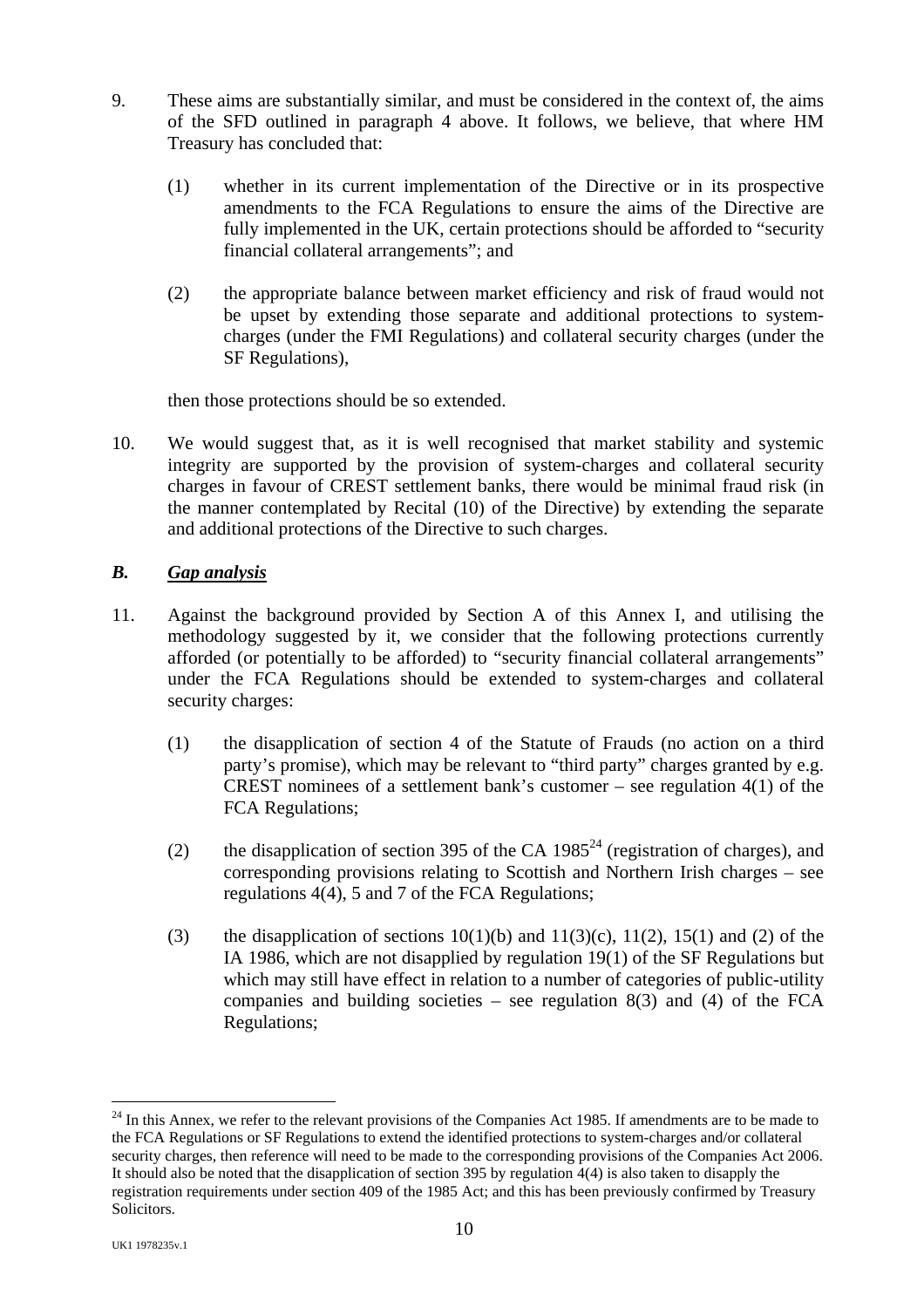- (4) the disapplication of the moratorium that arises under a company voluntary arrangement and related provisions – see regulation 8(5) of the FCA Regulations;
- (5) the disapplication of section 127 IA 1986 in relation to the disposition of the shares of an *issuer* subject to a compulsory winding-up (we understand HM Treasury may be minded to extend regulation 10(1) to cover a transfer of shares under an issuer's winding-up), and corresponding provisions under Northern Irish insolvency laws;
- (6) the disapplication of section 88 IA 1986 in relation to a transfer of shares (in a voluntary winding-up), and corresponding provisions under Northern Irish insolvency laws – see regulations  $10(2)$  and  $11(2)$  of the FCA Regulations;
- (7) the disapplication of section 176A IA 1986 (share of assets for unsecured creditors) – see regulation  $10(3)$  of the FCA Regulations;
- (8) the disapplication of section 245 IA 1986 (avoidance of certain floating charges) and the corresponding provision under Northern Irish insolvency law see regulations 10(5) and 11(4) of the FCA Regulations;
- (9) the priority given to the collateral-taker's claim over preferential debts and administration expenses – *and irrespective of whether the collateral-giver is in administration or whether it entered into administration before or after the enforcement of the security (see the concerns outlined in paragraph 6(1*)  $above<sup>25</sup>$  $above<sup>25</sup>$  $above<sup>25</sup>$ ; and
- $(10)$  the power to appropriate financial collateral upon enforcement see regulations 17 and 18 of the FCA Regulations.
- 12. It is also the case that the SF Regulations do not currently provide clear protection in relation to a participant that is subject to a creditors' voluntary winding-up, but which was commenced as a members' voluntary winding-up  $-$  i.e. where there has been a conversion under sections 96 and 102 of the IA 1986 as a result of the liquidator's determination that the company is in fact insolvent. The definition of "winding-up" in regulation 2(1) of the SF Regulations expressly excludes a members' voluntary winding-up; and regulations  $20(1)(b)$  and  $22(2)(b)$  (and paragraph  $5(4)(a)$  of the Schedule) might be taken to suggest that the protections afforded by the SF Regulations do not extend to a participant that is insolvent under a creditors' voluntary winding-up that commenced as a members' procedure. It would greatly assist market confidence in the SF Regulations if:
	- (1) it was clarified that references to "winding-up" included such a creditors' voluntary winding-up;

<span id="page-10-0"></span><sup>&</sup>lt;sup>25</sup> The disapplication of section 196 of the Companies Act 1985 (as occurs in relation to "security financial") collateral arrangements" under regulation 10(6) of the FCA Regulations) is particularly important to the CREST settlement banks. EUI and the CREST settlement banks have agreed certain "fast-track" realisation procedures, which are consistent with the requirements of the Uncertificated Securities Regulations and are designed to enable a settlement bank to take prompt enforcement action (with a view, in particular, to protect the settlement bank against losses that might otherwise arise as a consequence of falling market values affecting the charged CREST securities). These procedures are likely, however, to result in the settlement bank "taking possession" of the charged securities, prior to its enforcement action, for the purposes of section 196.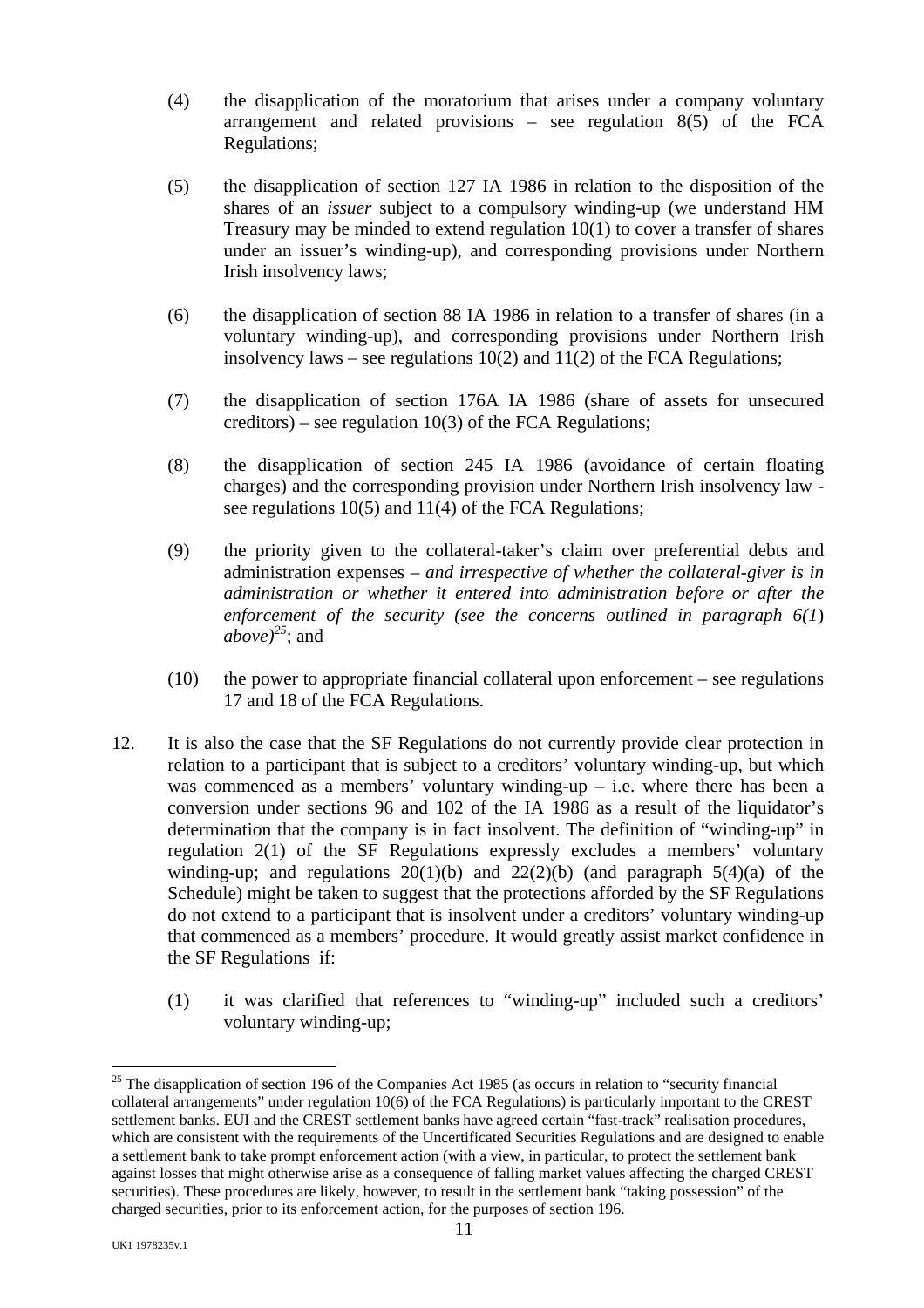- (2) transfer orders that enter the system before or on the day that the voluntary winding up was converted to a creditors' procedure are protected under regulation 20; and
- (3) the relevant notification obligations under regulation 22(2) and paragraph 5 of the Schedule apply, in relation to such a procedure, to the liquidator and at the time the members' voluntary winding-up is converted to a creditors' voluntary winding-up.

*Mark Evans Travers Smith*